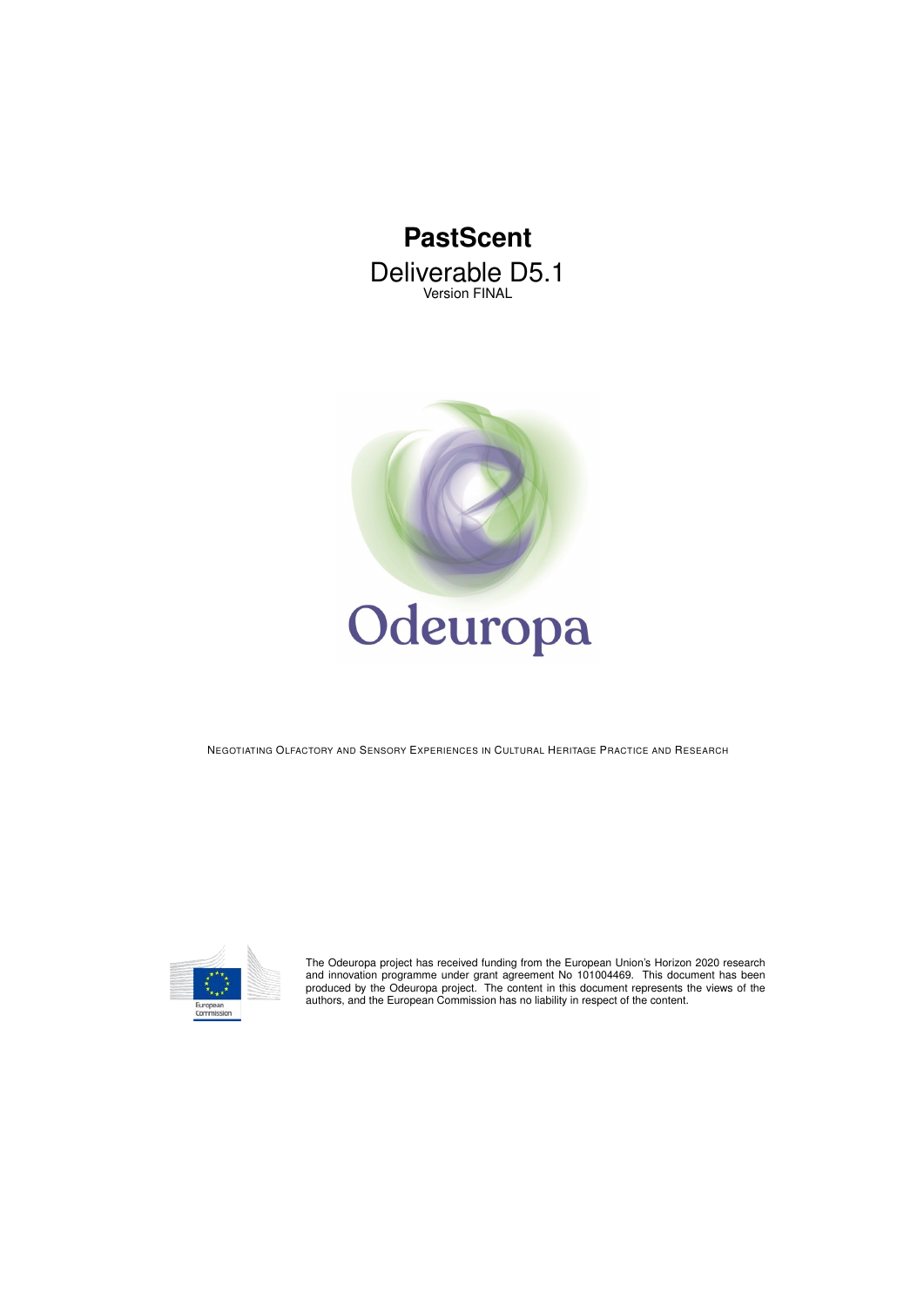| <b>Grant Agreement No.</b>                                                                    | 101004469                                   |  |  |  |
|-----------------------------------------------------------------------------------------------|---------------------------------------------|--|--|--|
| <b>Project Acronym</b>                                                                        | <b>ODEUROPA</b>                             |  |  |  |
| <b>Project full title</b>                                                                     | Negotiating Olfactory and Sensory Experi-   |  |  |  |
|                                                                                               | ences in Cultural Heritage Practice and Re- |  |  |  |
|                                                                                               | search                                      |  |  |  |
| <b>Funding Scheme</b>                                                                         | H2020-SC6-TRANSFORMATIONS-2020              |  |  |  |
| <b>Project website</b>                                                                        | http://odeuropa.eu/                         |  |  |  |
|                                                                                               | Prof. Dr. Inger Leemans                     |  |  |  |
| <b>Project Coordinator</b>                                                                    | <b>KNAW Humanities Cluster</b>              |  |  |  |
|                                                                                               | Email: inger.leemans@huc.knaw.nl            |  |  |  |
| <b>Document Number</b>                                                                        | Deliverable D5.1                            |  |  |  |
| <b>Status &amp; version</b>                                                                   | <b>FINAL</b>                                |  |  |  |
| <b>Contractual date of delivery</b>                                                           | December 2021                               |  |  |  |
| Date of delivery                                                                              | December 2021                               |  |  |  |
| <b>Type</b>                                                                                   | Other                                       |  |  |  |
| <b>Security (distribution level)</b>                                                          | <b>Public</b>                               |  |  |  |
| <b>Number of pages</b>                                                                        | 12                                          |  |  |  |
| WP contributing to the deliverable                                                            | WP <sub>5</sub>                             |  |  |  |
| <b>WP responsible</b>                                                                         | WP <sub>5</sub>                             |  |  |  |
| <b>EC Project Officer</b>                                                                     | <b>Hinano Spreafico</b>                     |  |  |  |
| <b>Authors: William Tullett<sup>1</sup></b>                                                   |                                             |  |  |  |
| <b>Internal reviewers:</b> Inger Leemans, $^2$ Lizzie Marx $^2$                               |                                             |  |  |  |
| Affiliations: (1) ARU, (2) KNAW                                                               |                                             |  |  |  |
| Keywords: PastScent, network, interdisciplinary, smell, history, heritage                     |                                             |  |  |  |
| Abstract: This document contains a brief description of the PastScent network set up by Odeu- |                                             |  |  |  |
| ropa to bring together scholars working across multiple disciplines on smell and the past.    |                                             |  |  |  |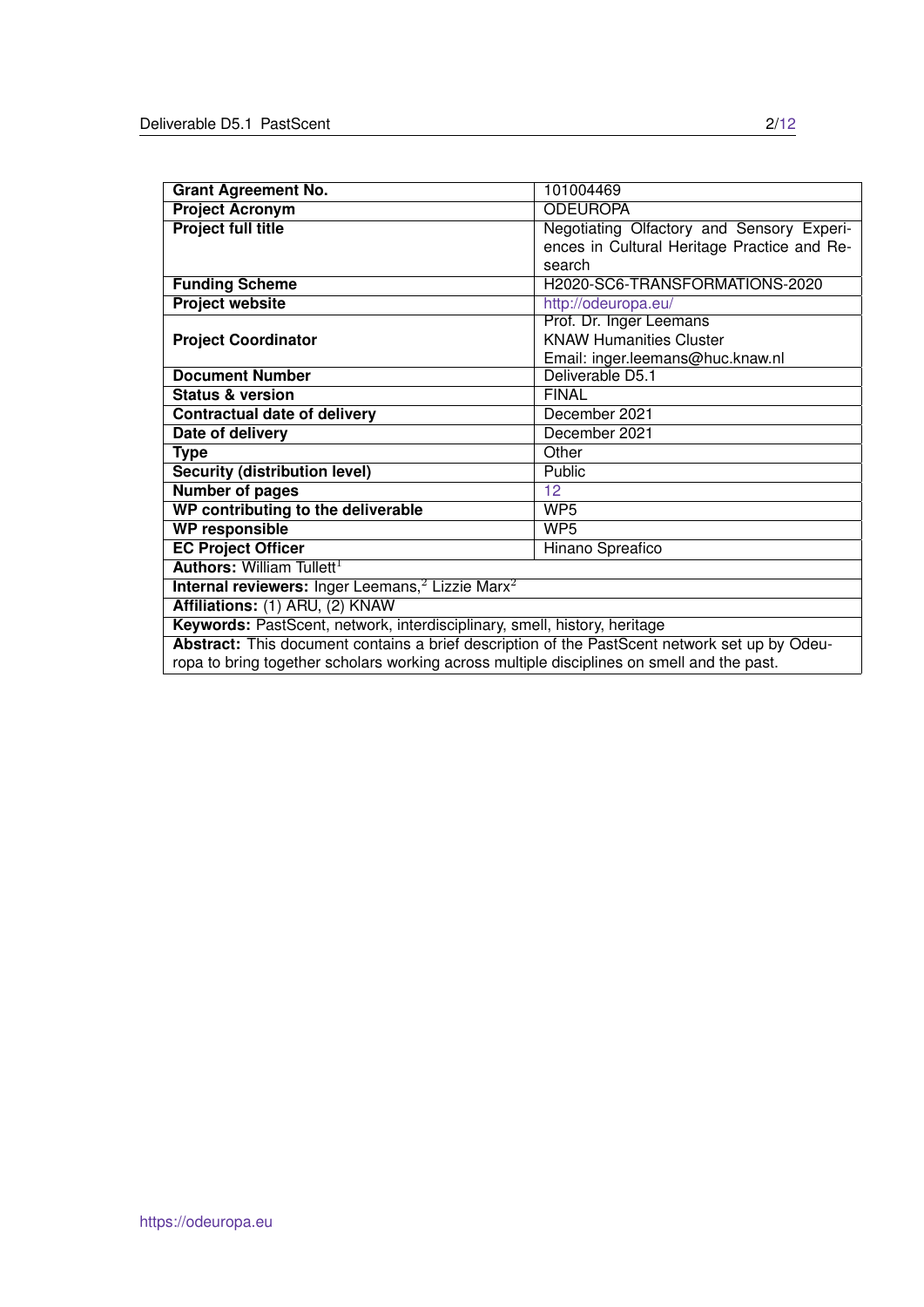# <span id="page-2-0"></span>**Table of Revisions**

| <b>Version</b> | Date     | Description and reason                         | Bv                 | <b>Affected sections</b> |
|----------------|----------|------------------------------------------------|--------------------|--------------------------|
| 0.1            | 05/12/21 | <b>First Draft</b>                             | Dr William Tullett | all                      |
| 0.2            | 09/12/21 | Post-internal-review draft                     | Dr William Tullett | all                      |
| 1.0            | 26/12/21 | Final check and approval by project<br>manager | Marieke van Erp    |                          |

## **Executive Summary**

This deliverable contains an overview of the construction, purpose, and component parts of the PastScent group, a group for bringing together academics across multiple disciplines working on smell and the past. The document discusses the selection process in forming PastScent and the role of the lead, advisory board, and members. The document then discusses the formation and management of the other two key components of PastScent: the mailing list and the bibliography. Finally, the document discusses the immediate impacts and next steps for PastScent. This document accompanies the online launch of the group on the [Odeuropa website](https://odeuropa.eu/pastscent/) with its membership list and bibliography.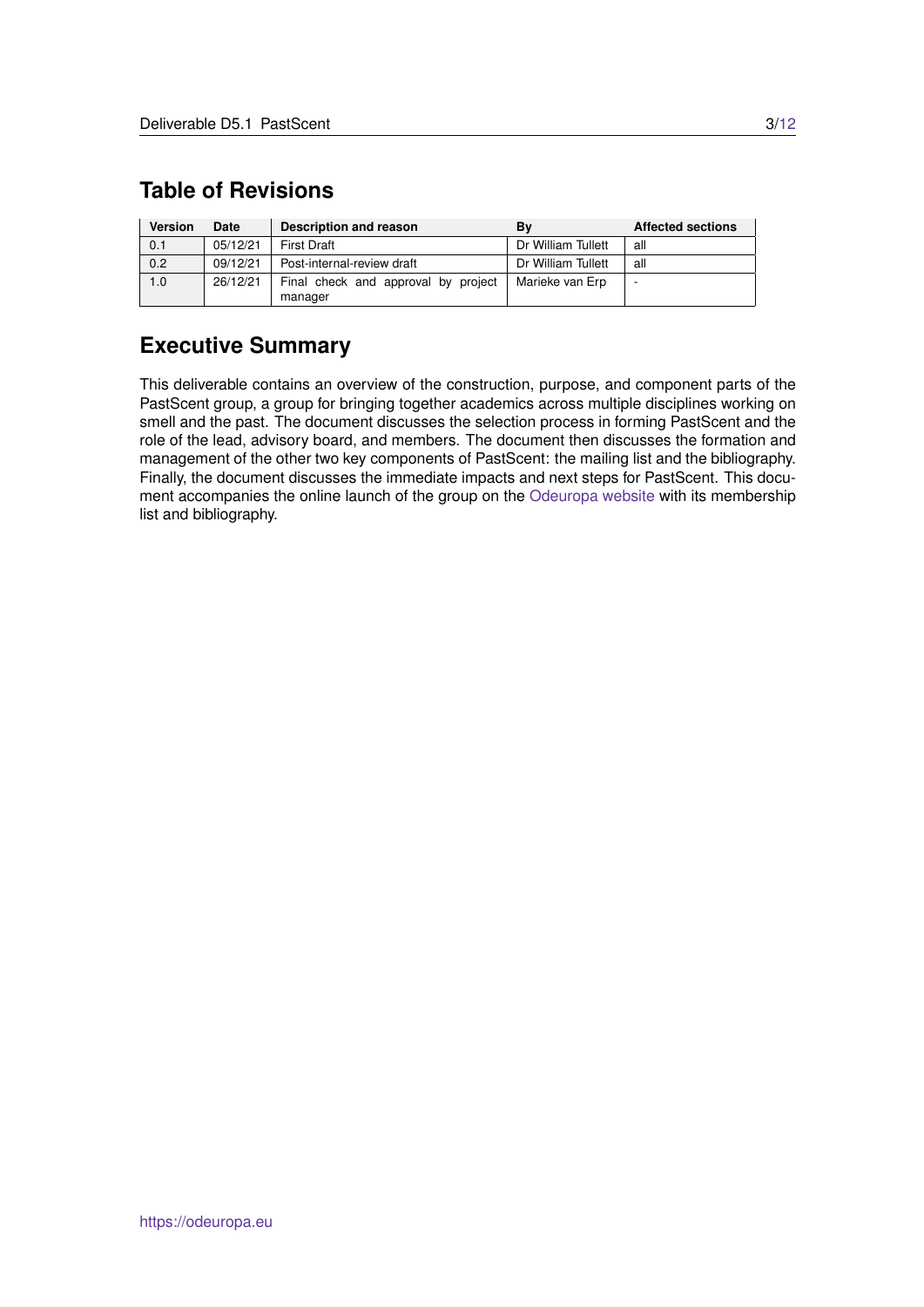# **Contents**

| <b>Table of Revisions</b> |                                          | 3  |
|---------------------------|------------------------------------------|----|
|                           | 1 Introduction: The Purpose of PastScent | 5  |
|                           | 2 PastScent: Membership and Structure    | 6  |
|                           | 3 PastScent: Mailing List                | 8  |
|                           | 4 The PastScent Bibliography             | 9  |
|                           | 5 Immediate Impacts and Future Steps     | 10 |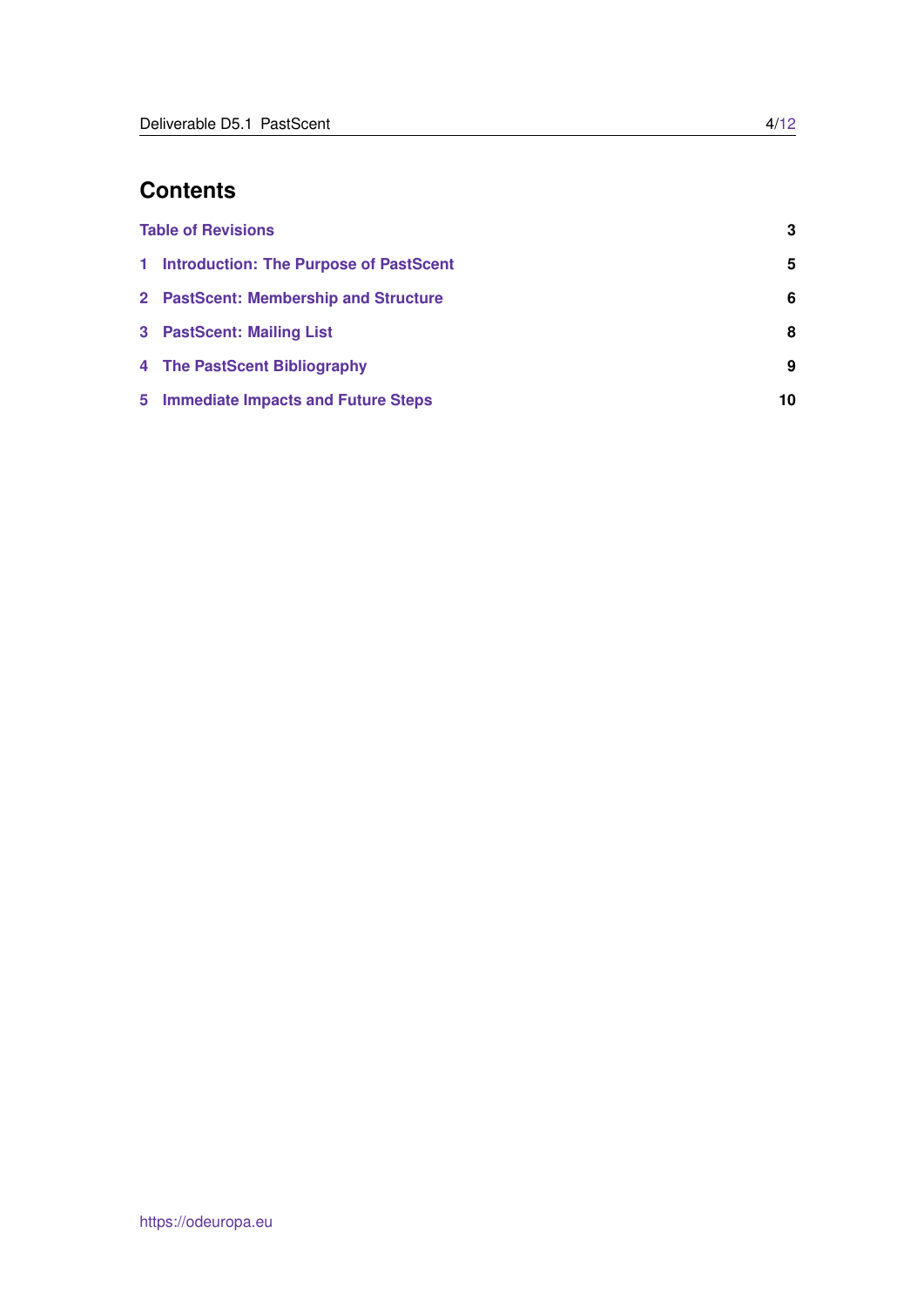### <span id="page-4-0"></span>**1 Introduction: The Purpose of PastScent**

Over the last twenty years or more there has been an efflorescence of new scholarship on smell and the past in a multitude of disciplines. The past no longer comes deodorized and smell is no longer as undervalued or frequently ignored as it once was in academic scholarship [\[Reinarz,](#page-11-1) [2014,](#page-11-1) [Smith, 2007\]](#page-11-2).

A number of excellent networks have begun to bring together scholars interested in the senses and particular elements of the sensory past. This includes [Concordia's Sensory Studies directory,](http://www.sensorystudies.org/) as well as networks on [hospitals and the senses,](https://hospitalsenses.co.uk/2019/11/15/wellcome-trust-network/) [Russian history and the senses,](https://www.crush.group.cam.ac.uk/) and [early](https://emsoundscapes.co.uk/) [modern soundscapes.](https://emsoundscapes.co.uk/) The wider world of smell studies and smell culture is home to a number of networks or bodies that are bringing together those interested in smell and fragrance. This includes national networks such as [NOSE](https://www.nosenetwork.nl/about/) (The Netherlands Olfactory Science Exchange) and bodies interested in spreading knowledge about fragrance production, consumption, and culture such as the [Institute for Art and Olfaction.](https://artandolfaction.com/) Many of these networks and institutions have been using social media, especially Twitter and Instagram, to establish a sense of community around smell culture. In addition to Odeuropa, the last year has also seen the emergence of several other projects on smell and the past. This includes the [Odotheka project,](https://hslab.fkkt.uni-lj.si/2021/09/24/odotheka-exploring-and-archiving-heritage-smells/) which is archiving heritage smells in Poland and Slovenia, and the [Alchemies of Scent project](https://www.alchemiesofscent.org/) which is using archaeology and chemistry to recreate ancient Greco-Egyptian perfumery.

However, despite these other networks and new projects, we do not have an international academic forum that brings together the scholarship on smell. Too often this research is separated by language, geography, time-period, or discipline. This has negative impacts on scholarship. Historians of the nineteenth century have argued that this was the first period when odorphobia around disease-causing smells was developed [\[Corbin, 1986\]](#page-10-0), an argument subsequently corrected first by early modernists [\[Jenner, 2000\]](#page-10-1) and then by medievalists [\[Jørgensen, 2013\]](#page-10-2). Similarly, historians have critiqued the use of the contemporary nose to understand the sensory past [\[Smith, 2021\]](#page-11-3), but have failed to engage with scholars in science studies [\[Ahnfelt et al.,](#page-10-3) [2020\]](#page-10-3), museums [\[Verbeek, 2016\]](#page-11-4), and heritage [Bembibre and Strlič, 2017] that have employed the nose in useful ways. Whilst in France [\[Corbin, 1986\]](#page-10-0) or America [\[Kiechle, 2019\]](#page-10-5) the nineteenth century saw an increased concern about the health impacts of foul odours, in England there was a more complex distinction between foul smells and dangerous airs or gases [\[Tullett,](#page-11-5) [2019a,](#page-11-5) [Tullett, 2019b\]](#page-11-6). PastScent therefore aims to bring together academics who are working on smell and the past across these temporal, disciplinary, and geographical barriers and thereby encourage more innovative, engaged, and constructive scholarship.

PastScent is a scholarly community that is separate from the broader, more open, [Odeuropa](https://odeuropa.eu/network/) [Network.](https://odeuropa.eu/network/) Since it was first announced in November 2020 the Odeuropa project has received extensive press attention and coverage in a multitude of media formats. This has led to a large number of individuals, groups, institutions, and companies contacting the project. To capitalise on these opportunities, the Odeuropa network was created. This network establishes Odeuropa at the centre of a series of wider radiating networks interested in smell and the past that are not restricted to academic or university scholarship. The Odeuropa network brings together perfumers, museums, technology companies, artists and others who have an interest in olfactory heritage. By contrast, the PastScent aims to create a space for academic news, discussion, and collaboration. Through a mailing list that promotes discussion and sharing of academic resources, a constantly evolving multidisciplinary and multilingual bibliography of scholarly work on smell history and heritage, and a membership list with details of scholars engaged with these area of research, the project hopes to encourage more work across the disciplinary, geographical, linguistic, and temporal boundaries that restrict the evolution of innovation in the field.

Some of the disciplines represented in the group include history, art history, literature, languages, archaeology, heritage, chemistry, and science and technology studies. However, the network welcomes all disciplinary, multidisciplinary, and interdisciplinary approaches. At the core of its vision is a desire to promote intellectual generosity, openness, and collaboration. What all of the scholars in the network share is an interest in understanding smell in the past, smell and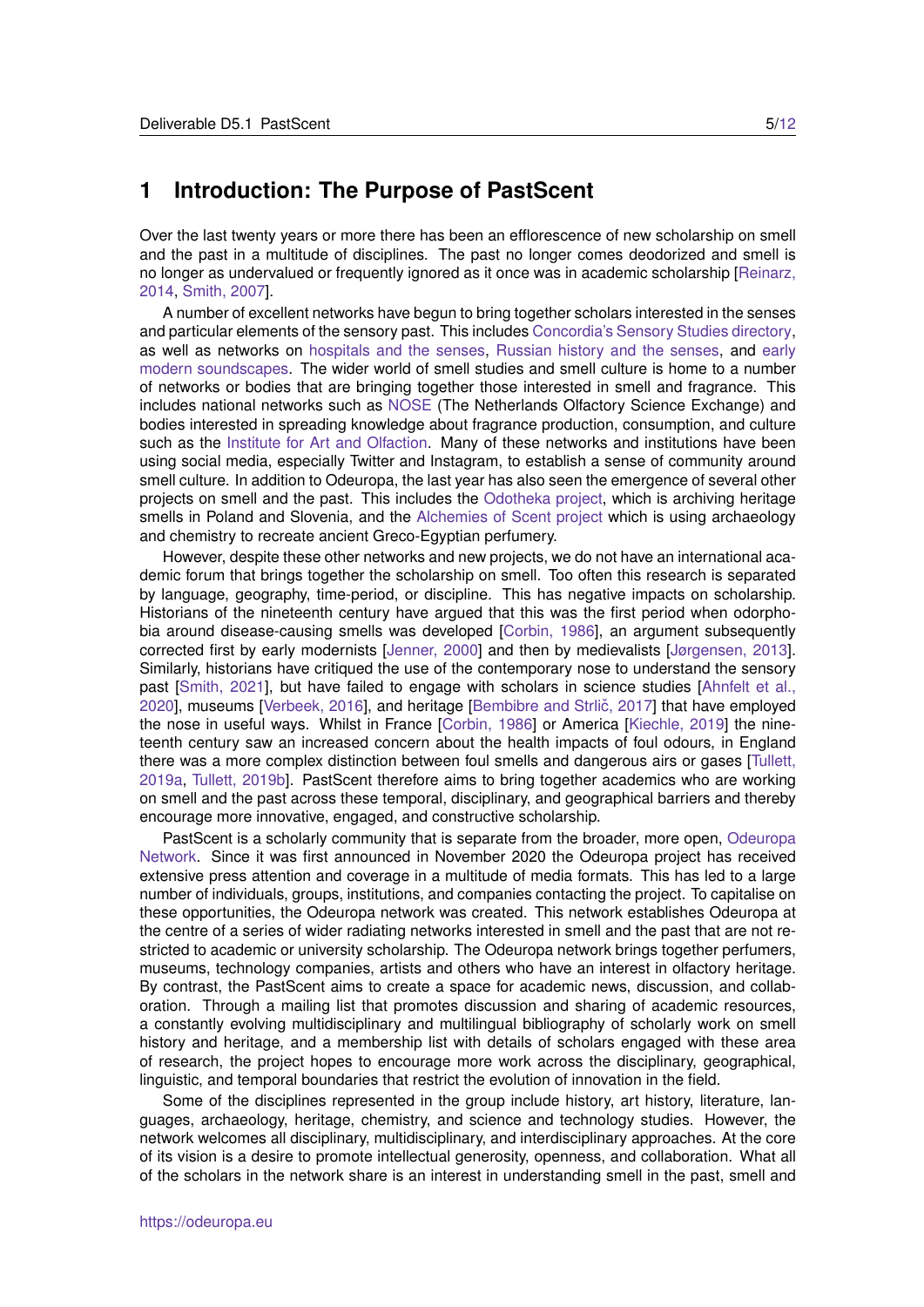the past, or the smell of the past. PastScent currently comprises three key elements, which are discussed in the ensuing three sections. These are the:

- 1. [PastScent Membership directory:](https://odeuropa.eu/pastscent-membership/) a list of the advisory board and members of PastScent. This can currently be found on the Odeuropa website;
- 2. PastScent Mailing List: a mailing list set up using the JISC mailing list platform. The public archive of the list [can be found here;](https://www.jiscmail.ac.uk/cgi-bin/webadmin?A0=pastscent)
- 3. [PastScent Bibliography:](https://odeuropa.eu/pastscent-bibliography/) a continuously updated multilingual, multidisciplinary, bibliography of academic work on smell and the past. This is publicly accessible online as a [Zotero](https://www.zotero.org/groups/4530561/pastscent/library) [Library](https://www.zotero.org/groups/4530561/pastscent/library) which is also embedded on the Odeuropa website.

Whilst PastScent has initially been set up by Odeuropa, it will continue to function after the end of the Odeuropa project. The name is deliberately unrestrictive, so that its functions are open to change as the membership grows. Its membership list and bibliography will be moved to the website that hosts the Encyclopedia of Smell History and Heritage produced by Odeuropa (Deliverable D5.3, due in October 2023), which will be hosted by ARU.

## <span id="page-5-0"></span>**2 PastScent: Membership and Structure**

The initial **membership** of PastScent has been at the invitation of Dr William Tullett, the WP5 lead on Odeuropa who is in charge of the deliverable. The membership has no discipline restrictions, there is no numerical limit to the number of members, and there is no geographical restriction on those invited. The key criteria for membership is that members are academics who have published on or are currently researching the relationship between smell and the past. Those invited to be members submit their name, current affiliation, a short biography describing their interest in smell and the past, a set of keywords related to their work, and a web-link where those viewing the membership list can find out more about their work. To give one example, for the Network Lead Dr Tullett this includes the following:

#### • **William Tullett**

- Associate Professor in Sensory History, Anglia Ruskin University, Cambridge.
- *I am an interdisciplinary sensory historian whose work focuses on smell (with a little bit of work on sound) in the west from 1600 to the present day. My first book was Smell in Eighteenth-Century England: A Social Sense (Oxford University Press, 2019) and I am currently writing a mini-book on smell history and heritage methodology titled Smell and the Past: Archives, Narratives, and Heritage for the Cambridge University Press 'Histories of Emotions and the Senses' series of Elements. I am a work package lead on the EU-Horizon-2020-funded project Odeuropa, which has funded the creation of PastScent.*
- Keywords: 1600-present; everyday life; gender; material culture; urban; science, medicine, and technology; environment; perfume.
- <https://aru.ac.uk/people/william-tullett>

The list of members that were initially invited to be part of PastScent was formed through a process of networking and research informed by a number of resources:

- Utilising the pre-existing networks of Odeuropa project members and the expressions of interest listed in the wider Odeuropa Network;
- Bibliographical research using the citation networks of published work on smell and the past. This included close-reading of footnotes alongside the use of citation databases such as Google Scholar, Scopus, and Web of Science;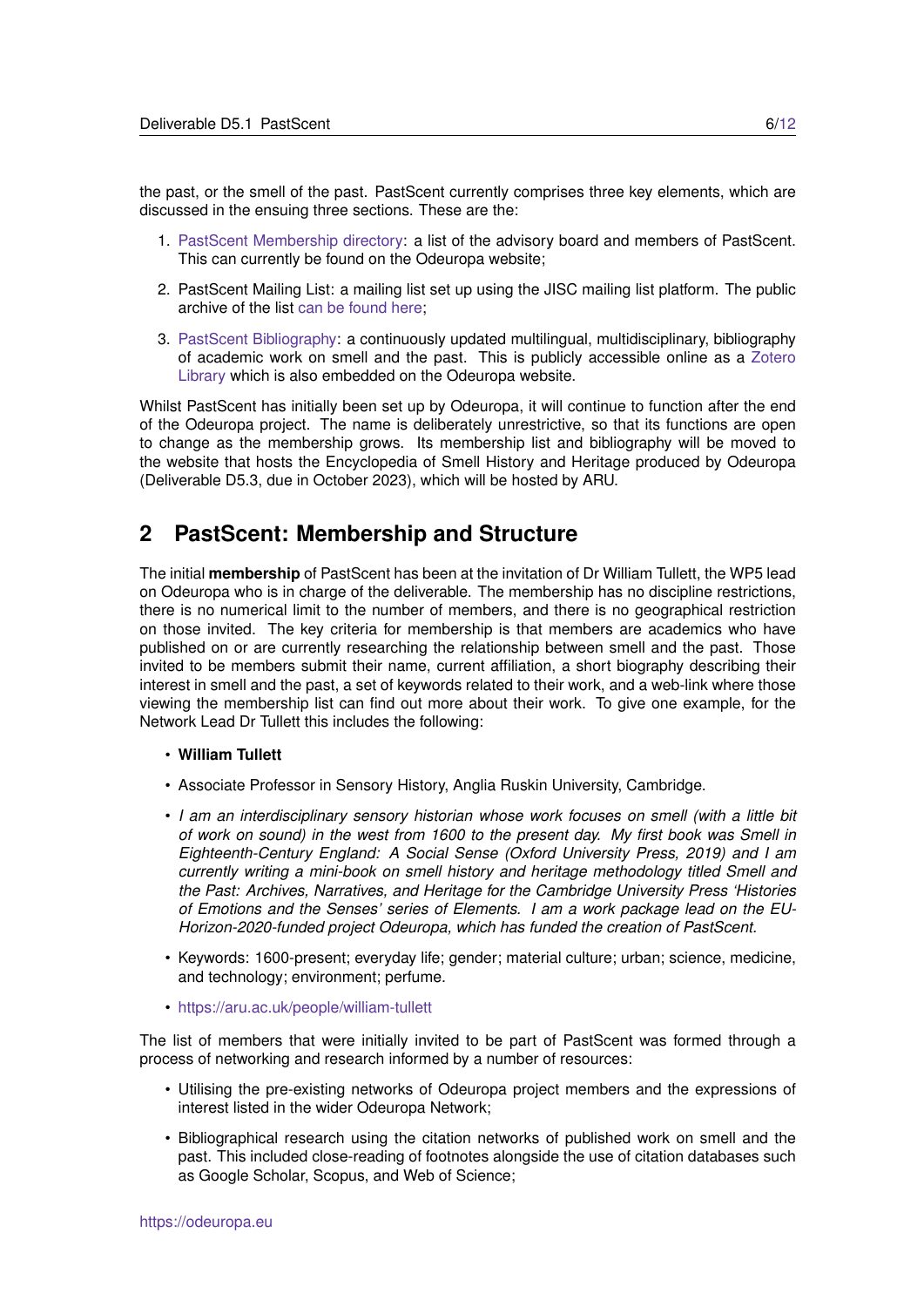- Utilising past and present conference, seminar, and symposium proceedings to identify scholars currently working on smell and the past who have yet to publish work in the area;
- A request in initial invitations for those who were invited to add the names of scholars, especially PhD students or Early Career academics who may not have published their work yet, to our list of invitees.

**Members** were advised that the core elements of membership in the PastScent network:

- Included a listing in the membership directory;
- Included membership of the PastScent mailing list;
- May include opportunities to participate in an annual PastScent conference, the first of which will be linked to an Odeuropa deliverable (Deliverable D5.2, due in August 2022);
- May include opportunities to participate in future Odeuropa events;
- May include the possibility to contribute to or review entries for the Encyclopedia of Smell History and Heritage being produced by Odeuropa (D5.3).

At the time of PastScent's launch and the writing of this deliverable document, the membership stands at a total of 50 members. However, as the group's membership details and bibliography are shared this number will begin to increase. The membership will expand over the next two years of the Odeuropa project as the networks of the Odeuropa project itself and the PastScent members and advisory board grow. In particular, we are keen to ensure that the membership of PastScent is as global and diverse in composition as possible. This is important as the membership may contribute or review entries to the Encyclopedia being produced by Odeuropa and here it will be important to ensure a diversity of perspectives.

The commitment to a diversity of disciplines, geographies, and temporalities is mirrored in the make-up of PastScent's **Advisory Board**. The advisory board's chief roles include attendance at monthly meetings to discuss PastScent and the responsibilities undertaken by the board, which are:

- The suggestion of new members based on their own extensive disciplinary contacts and evolving networks;
- The maintenance of the PastScent mailing list. This includes gathering material to appear in the monthly mail-outs such as new publications, calls for papers, notices of events, and requests for collaborators;
- The maintenance of the PastScent bibliography. All members of the advisory board have been given administrative rights to edit the bibliography. They will therefore add new publications on smell and the past as they come across them and ensure that the bibliography reflects the development of the interdisciplinary field of olfactory history and heritage;
- The planning of the annual conference for PastScent. This will involve the planning of the Odeuropa deliverable D5.2, a conference centred on the interdisciplinary re-use of the data produced by the Odeuropa project that will be staged at KNAW in M20 of the project (August 2022). Each member of the Advisory board will be involved in chairing and organising a panel for this event.

The initial selection of the six members of the Advisory Board was dictated by a desire to reflect the chronological, geographical, and disciplinary reach of the Odeuropa project's members, data, and the conference being delivered by Odeuropa in M20. It therefore includes scholars working on British, Atlantic, Dutch, and French topics; with backgrounds that include art history, history, literature, archaeology, creative practice, digital humanities, and heritage chemistry; and whose work covers the period from the seventeenth century to the present. A full list of the Advisory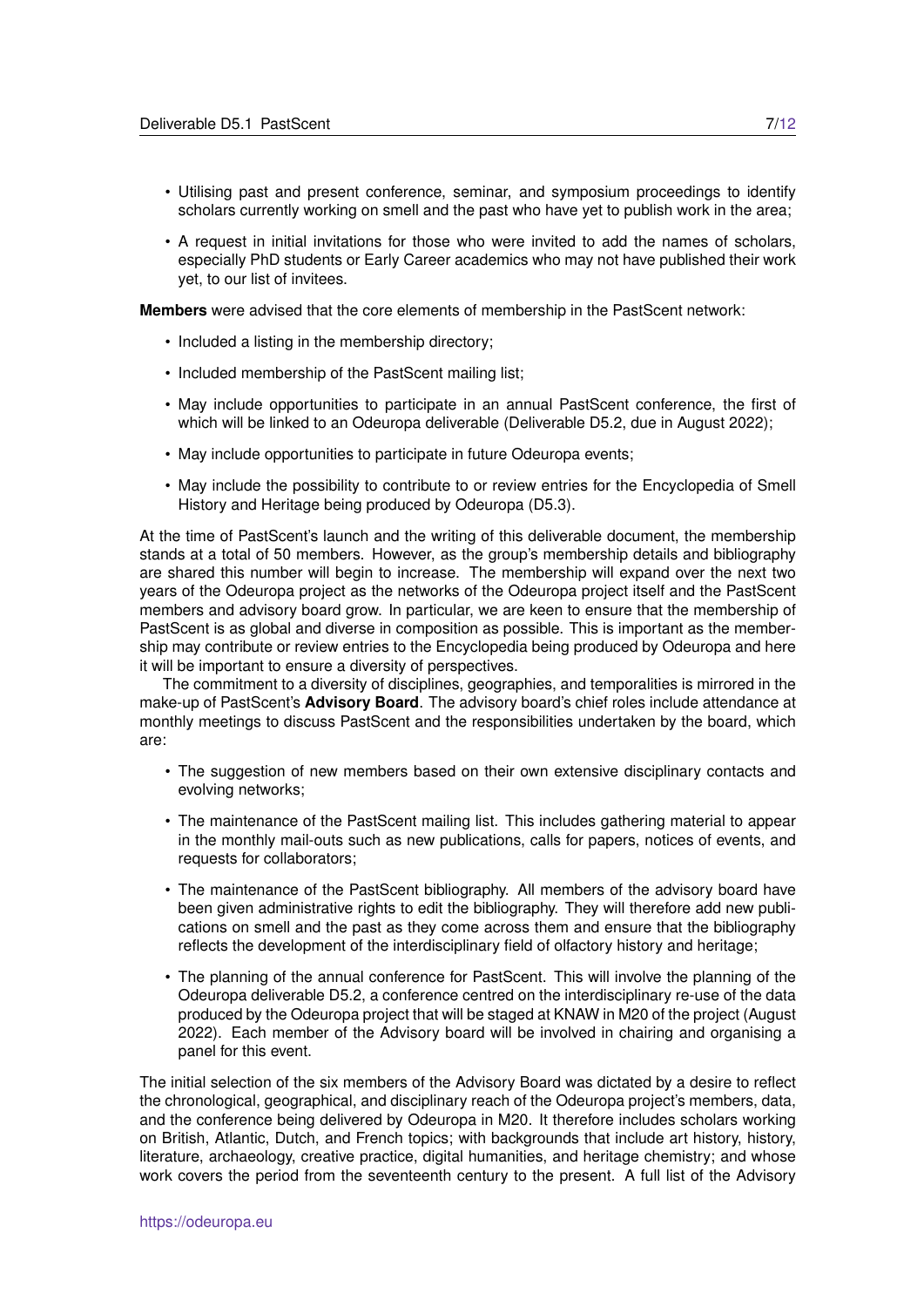Board and the members can be found on the [Odeuropa Website.](https://odeuropa.eu/pastscent-membership/) As PastScent continues after the Odeuropa project ends, the advisory board may expand or incorporate new members as others leave where appropriate and where agreed by a majority of votes of the existing Advisory Board.

### <span id="page-7-0"></span>**3 PastScent: Mailing List**

Each member of PastScent is included in the PastScent mailing list. The mailing list fulfills two primary roles:

- It is a space for monthly mail-outs from PastScent's advisory board which will list new publications, calls for papers, upcoming events, and other opportunities relevant to those working on smell and the past including news about Odeuropa research and dissemination activities. These mail-outs will be curated by Dr William Tullett as the leader of PastScent with help from the advisory board;
- In-between the monthly mail-outs the list will also offer a space for all members to notify the rest of the list of relevant news of calls for papers, publications and events. It will also offer a space for members to ask for advice on questions relevant to their research that might include requests for collaborators, advice on particular sources or methods, or questions about publications in areas relevant to their work.

This mailing list was set up using the UK academic community's JISCMAIL service. JISCMAIL is a mailing list service run by JISC, a not-for-profit company that provides a number of digital resources for UK higher-education and research institutions. The mailing list can be found at the [JISCMAIL website,](https://www.jiscmail.ac.uk/cgi-bin/webadmin?A0=pastscent) where the terms and conditions, GDPR terms, and privacy policy for the mailing list can also be found. The same web page also contains a public archive of the mailing list. The list is a 'restricted discussion' list. This means that the owners receive and approve all subscription requests; only subscribers can send messages to the list; subscribers can reply to messages which will go the list; and messages are publicly archived on the website page above.

The mailing list is also moderated, meaning all messages must be approved by the list's two moderators before they are distributed to list members. Both subscriptions and the moderation of mailing list posts are controlled by the two administrators for the mailing list. These are Dr William Tullett - as the leader of the network - and Dr Cecilia Bembibre - who is both a member of the Odeuropa project and the PastScent advisory board. We believe that the mailing list will be a valuable tool for encouraging engagement with the Odeuropa project, its deliverables, and its findings.

The PastScent mailing list will also be central to the network's mission to encourage greater collaboration and intellectual generosity with the community of scholars who work on smell and the past. Many scholars, projects, and networks relevant to smell are active on twitter and the hashtags for 'smellstudies' and 'sensorystudies' have been used to help spread news about publications, events, and other relevant material. However, not all scholars are on Twitter and not all forms of collaboration or sharing are best promoted by social media. The recent COVID19 pandemic has minimized the opportunities for networking between panels at conferences, where many useful discussions take place and connections are made, and the shift to online events seems likely to continue in the future as worries about climate change lead to attempts to minimize physical travel across the world. In this context, the mailing list will provide an important space for networking and the discussion of research that is often disappearing in other areas of the scholarly world.

The first of the monthly mail-outs to the list was sent on 9 December 2021 and can be viewed on the [public archive](https://www.jiscmail.ac.uk/cgi-bin/wa-jisc.exe?A2=PASTSCENT;17624ed4.2112) of the mailing list. Monthly mail-outs will follow at the end of each calendar month. The mailing list will continue after the end of the Odeuropa project and will continue to be managed by the advisory board and PastScent lead.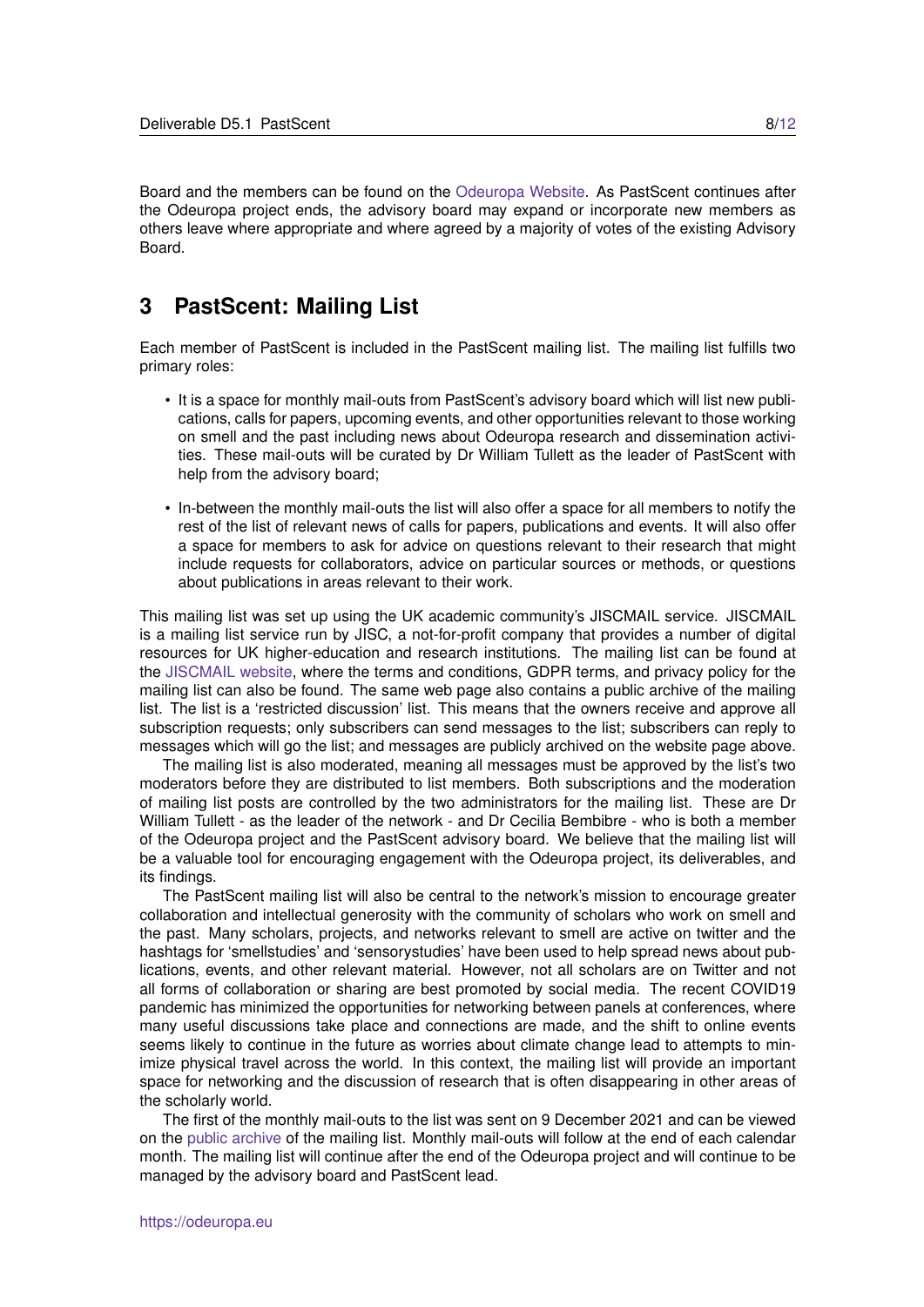### <span id="page-8-0"></span>**4 The PastScent Bibliography**

The third and final element of PastScent is the bibliography produced by Dr William Tullett to accompany the member's directory. As suggested in the introduction, work on smell and the past is often artificially siloed by disciplinary, linguistic, geographical, or chronological boundaries. However, one of the great potential rewards from thinking with smell - as a sense that has been so long ignored in academic scholarship - is that it might allow us to create completely new ways of working with the past.

Rather than separating ourselves off into medieval, early modern, modern, and contemporary chronologies, or keeping within nation-states, empires, or continents, smells encourage us to think across different time spans and spaces. For example, the smell of garlic has associations with cultural otherness that can be found in ancient Rome [\[Potter, 2015\]](#page-11-7), seventeenthcentury England [\[Jenner, 2000\]](#page-10-1), nineteenth-century Cuba [\[Berti, 2021\]](#page-10-6), and early-twentiethcentury Poland [\[Weismann, 2021\]](#page-11-8). By offering up a bibliography that covers the period from the ancient to the contemporary and that spans as much of the globe as possible, it is hoped that scholars will be inspired to seek out new connections and think in geographically and temporally innovative ways.

This also applies to the artificial separations induced by linguistic competence or national academic cultures. There is fantastic work being written in English [\[Kettler, 2020\]](#page-10-7), Spanish [Dupey García and Ríios, 2020], French [Perras and Érika Wicky, 2014], German [\[Krause, 2016\]](#page-10-10), Dutch [\[Verbeek, 2020\]](#page-11-9), Russian [\[Pirogovskaja, 2018\]](#page-11-10), and many other languages. One aim of the bibliography is therefore to encourage further engagement with work across linguistic and national divides. This will be crucial to Odeuropa's own project of tracing forms of olfactory heritage that are not just regional or national but that might also cut across whole swathes of the European continent.

Finally, it is hoped that the bibliography will encourage the more interdisciplinary ways of working with smell that are at the heart of the Odeuropa project. Different disciplines offer very different methods for understanding smell history and heritage. Archaeology offers tools for understanding what the materiality of past objects can tell us about smell [\[Newstead and Casimiro, 2020\]](#page-10-11); art historians offer ways of understanding iconographies of scent [\[Suchtelen, 2021\]](#page-11-11); cultural historians give us forms of close reading for olfactory meaning [\[Dugan, 2011\]](#page-10-12); heritage scientists can help us understand molecular histories [\[Bembibre Jacobo, 2020\]](#page-10-13); and museums and heritage studies scholars can help us think through how to present smells in the present[\[Davis and Thys-](#page-10-14)Senocak, 2017]. This bibliography hopes to offer scholars in olfactory heritage and history an interdisciplinary toolkit for expanding the ways in which they work.

The bibliography was composed in Zotero, a free, non-profit, open-source, bibliography management tool produced by digital humanities researchers. The settings are such that anybody can [view the bibliography publicly](https://www.zotero.org/groups/4530561/pastscent/library) and use it in their work. However, editing rights are restricted to select members of the Odeuropa project and the PastScent Advisory Board. The bibliography is also viewable via an embedded plugin in on the [Odeuropa website.](https://odeuropa.eu/pastscent-bibliography/) When the Encyclopedia of Smell History and Heritage is launched later on in the Odeuropa project, the embedded version of the bibliography will be moved to this Encyclopedia site along with the other PastScent material. At its launch the bibliography contained a total of **709 scholarly publications** including journal articles, chapters, edited collections, monographs, exhibition catalogues, and conference papers. Those who use the bibliography are encouraged to cite it using the Zotero link, as this will provide a stable and unchanging location for the bibliography, despite it being embedded on different websites.

The bibliography was composed using close reading of footnotes from scholarly literature; citation databases such as Google Scholar, Scopus, and Web of Science; and searching a combination of academic event programs and university websites for lists of publications by relevant scholars working in the area. The bibliography will be maintained through similar means. The embedded bibliography on the Odeuropa website furthermore contains a call for anybody who has publications they feel should be added to send them to Dr William Tullett via email. The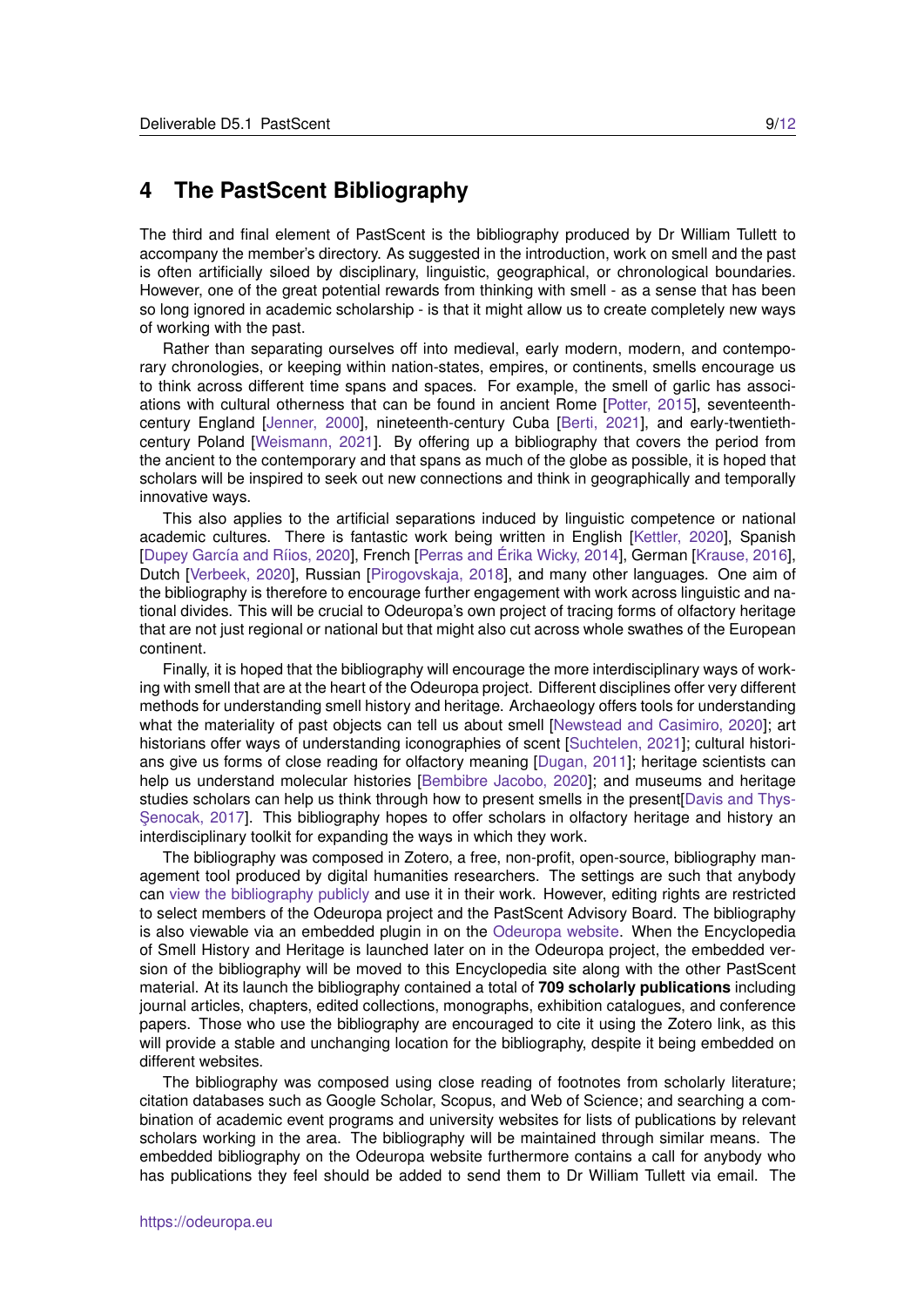PastScent mailing list will also be used as a way of staying on top of emerging publications. Automated alerts using key words and phrases such as 'smell history', 'smell heritage', and 'olfactory heritage' have also been set up for citation databases such as Google Scholar.

## <span id="page-9-0"></span>**5 Immediate Impacts and Future Steps**

PastScent has already proved useful in advancing the overall mission of the Odeuropa project and the dissemination of its work. This will continue to be the case as the project moves forward. For example:

- The network's members were drawn upon for feedback on the proposed content, organization, and user-interface for the Encyclopedia of Smell History and Heritage being developed by WP5 (D5.3). Members of the network filled out a JISC Online Survey which has provided - and will continue to provide - an invaluable resource for the design and development of content for the Encyclopedia;
- The network's members were part of the first two of a series of 'Smellinars' organised by PastScent and linked to the Odeuropa project. These online seminars offer the opportunity for panels of scholars working on different aspects of smell and the past to share their work in a constructive, cross-disciplinary, forum with international reach. The Odeuropa website contains [details of the first two sessions.](https://odeuropa.eu/smellinars/) PastScent will organise more of these Smellinars in 2022 and 2023, some of which will help to disseminate aspects of Odeuropa's research;
- The network provided the project with a ready source of potential authors and reviewers for the 'Entries' and 'Storylines' that will be contained in the Encyclopedia of Smell History and Heritage. The network will be drawn on in the second year of the project from January 2022 onwards as WP5 begins to assemble the component parts of the Encyclopedia from the data selected, processed, and organised by WP2, WP3, and WP4;
- The membership of the network has provided a resource from which many of the participants in the 'Malodours Workshop' (T7.4) organised by WP7 were selected. It is hoped that the network will provide useful contacts and participants for later Odeuropa impact and dissemination events;
- The bibliography has provided the basis for ongoing work by WP5, WP6 and WP7 on the state-of-the-art in olfactory history and heritage research. It is hoped that the network will assist the further gathering of new publications and scholarly research for this core project task.

In addition, the PastScent network also provided contacts on which to draw in helping to put together some of the publications being developed by the Odeuropa project. A good example here is the project's ongoing collaboration with the *American Historical Review* - the leading historical journal in the English-speaking world. This collaboration involves the publication of a series of special articles in the middle of each of the 2022 issues of the journal (4 issues in total). The first of these issues, to be published in March 2022, contains a 'Conversation' article put together by leading scholars in the field of olfactory history and heritage and lead by Odeuropa's Dr William Tullett. A total of 7 of the PastScent network's members formed the core of this discussion and the diverse membership of the network has allowed us to bring together scholars whose work covers multiple disciplines, countries, and time periods. The project is also developing podcast recordings, an online educational module, and will be presenting a panel at the American Historical Association's annual conference in 2023. The collaboration with the *American Historical Review* will allow us to disseminate awareness of the PastScent network further and encourage the use of its resources.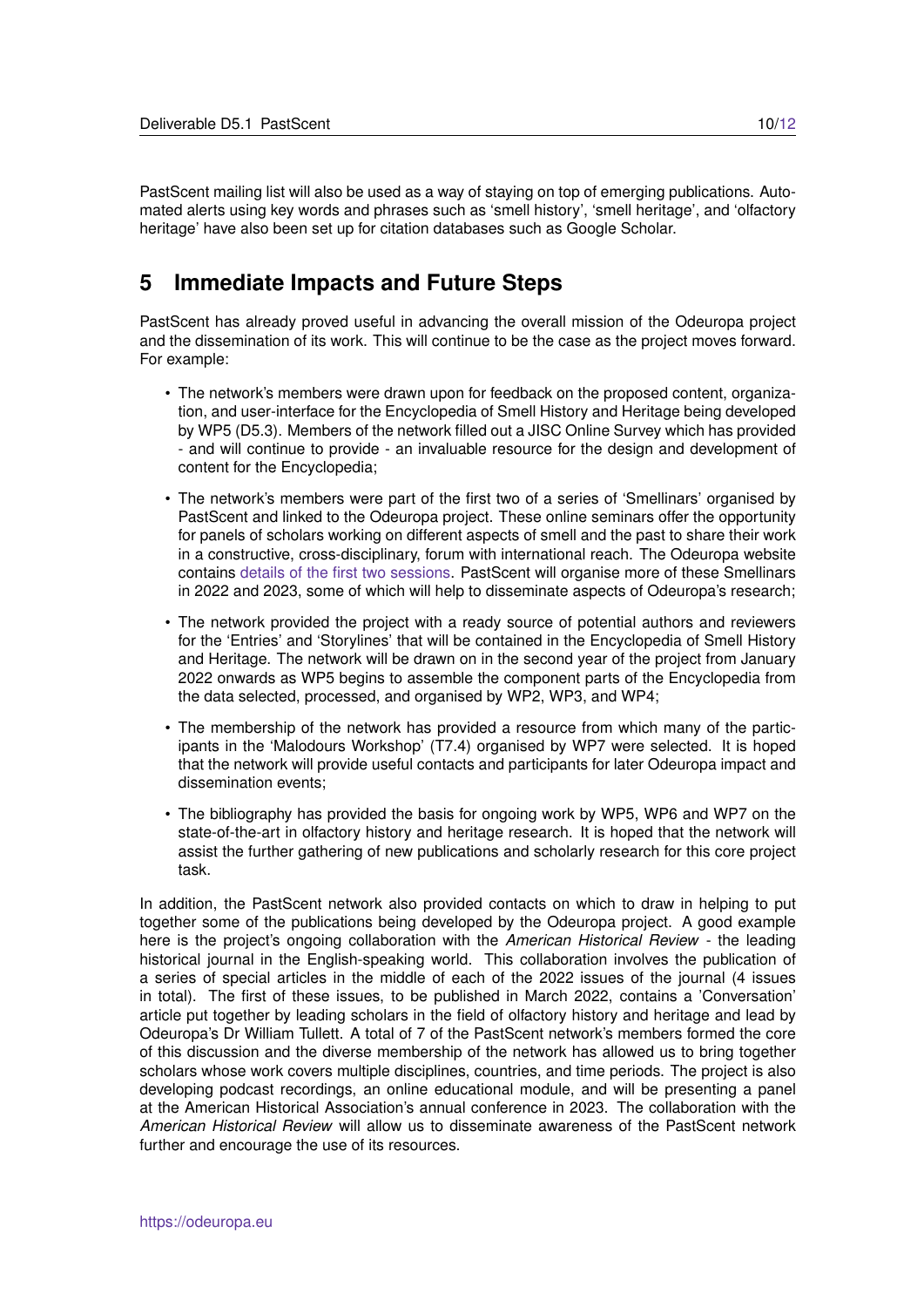### **References**

- <span id="page-10-3"></span>[Ahnfelt et al., 2020] Ahnfelt, N., Fors, H., and Wendin, K. (2020). Historical Continuity or Different Sensory Worlds? What we Can Learn about the Sensory Characteristics of Early Modern Pharmaceuticals by Taking Them to a Trained Sensory Panel. *Berichte zur Wissenschaftsgeschichte*, 43(3):412–429.
- <span id="page-10-4"></span>[Bembibre and Strlič, 2017] Bembibre, C. and Strlič, M. (2017). Smell of heritage: a framework for the identification, analysis and archival of historic odours. *Heritage Science*, 5(1):2.
- <span id="page-10-13"></span>[Bembibre Jacobo, 2020] Bembibre Jacobo, C. (2020). *Smell of Heritage*. PhD Thesis, University College London, London.
- <span id="page-10-6"></span>[Berti, 2021] Berti, I. (2021). The 'offensive' and 'abominable' Spanish garlic: American and Spanish empires in their fight for Cuba (circa 1840–1870s). In Vabre, S., Bruegel, M., and Atkins, P. J., editors, *Food history: a feast of the senses in Europe, 1750 to the present*, Routledge studies in modern history. Routledge, New York, 1st edition edition. Meeting Name: International Commission for Research into European Food History (Symposium).
- <span id="page-10-0"></span>[Corbin, 1986] Corbin, A. (1986). *The Foul and the Fragrant: Odour and the French Social Imagination*. Berg, Oxford.
- <span id="page-10-14"></span>[Davis and Thys-Şenocak, 2017] Davis, L. and Thys-Şenocak, L. (2017). Heritage and scent: research and exhibition of Istanbul's changing smellscapes. *International Journal of Heritage Studies*, 23(8):723–741.
- <span id="page-10-12"></span>[Dugan, 2011] Dugan, H. (2011). *The Ephemeral History of Perfume: Scent and Sensibility in Early Modern England*. John Hopkin's University Press, Baltimore.
- <span id="page-10-8"></span>[Dupey García and Ríios, 2020] Dupey García, E. and Ríios, G. R. (2020). *De olfato: aproximaciones a los olores en la historia de Mexico ´* . Fondo de Cultura Economica, Ciudad de Mexico. ´ OCLC: 1159208270.
- <span id="page-10-1"></span>[Jenner, 2000] Jenner, M. S. R. (2000). Civilization and Deodorization? Smell in Early Modern English Culture. In Burke, P., Harrison, B., and Slack, P., editors, *Civil Histories: Essays Presented to Sir Keith Thomas*, pages 127–144. Oxford University Press, Oxford.
- <span id="page-10-2"></span>[Jørgensen, 2013] Jørgensen, D. (2013). The medieval sense of smell, stench, and sanitation. In Beck, R., Krampl, U., and Retaillaud-Bajac, E., editors, *Les cinq sens de la ville du Moyen âge à nos jours*, Villes et territoires, pages 301–313. Presses Universitaires Francois-Rabelais, Tours.
- <span id="page-10-7"></span>[Kettler, 2020] Kettler, A. (2020). *The smell of slavery. Olfactory racism and the Atlantic world.* Cambridge University Press, Cambridge. OCLC: 1184099819.
- <span id="page-10-5"></span>[Kiechle, 2019] Kiechle, M. A. (2019). *Smell Detectives: an olfactory history of nineteenthcentury urban america.* University of Washington Press, Washington. OCLC: 1104005275.
- <span id="page-10-10"></span>[Krause, 2016] Krause, F. (2016). *Geruchslandschaften mit Kriegsleichen: deutsche, englische und franzosische Prosa zum Ersten Weltkrieg ¨* . V&R Academic. V&R Unipress, Gottingen. ¨ OCLC: ocn967148892.
- <span id="page-10-11"></span>[Newstead and Casimiro, 2020] Newstead, S. and Casimiro, T. M. (2020). What's that smell? New directions for materials studies. *Antiquity*, 94(377):1314–1324.
- <span id="page-10-9"></span>[Perras and Erika Wicky, 2014] Perras, J.-A. and Erika Wicky (2014). La sémiologie des odeurs au xixe siècle : du savoir médical à la norme sociale. *Études françaises*, 49(3):119–135.